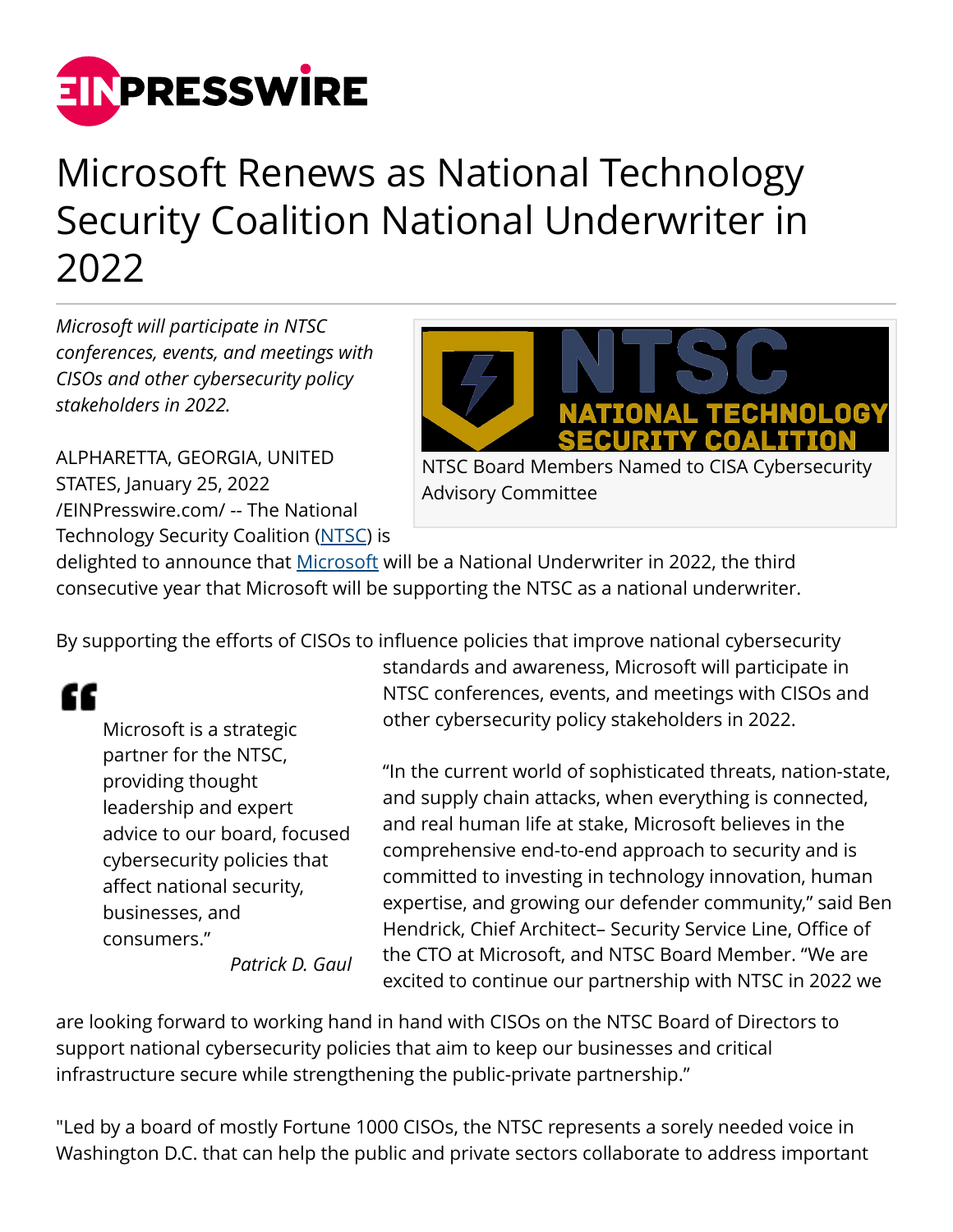policy problems that will help everyone strengthen cybersecurity and better protect our nation from dangerous threats."

"Microsoft is a strategic partner for the NTSC, providing thought leadership and expert advice to our board and advisory council, focused cybersecurity policies that affect national security, businesses, and consumers," said Patrick Gaul, Executive Director of the NTSC. "During the past year, Microsoft connected us to distinguished experts and thought leaders who spoke at our virtual events as well as our national conference in Washington, D.C. Microsoft's partnership is a natural fit for the NTSC, a coalition of senior technology security executives including nearly 50 CISOs from Fortune 1000 companies across the nation and the UK. Having Microsoft at our side when we talk to lawmakers in Washington, D.C. adds an additional level of credibility to the coalition, and we are deeply grateful for their continued support."

"We are honored to have Microsoft as a partner and national underwriter for the NTSC in 2022. As the world hopefully returns to some sort of normalcy this year, we know that Microsoft will be right by our side as we continue to advocate for important national cybersecurity policies and return to in-person events and meetings with lawmakers."

NTSC National Underwriters work with a prestigious board of CISOs representing leading companies including Aaron's, Aflac, NCR, Equifax, Synovus, Optum, Inc., Palo Alto Networks, RedSeal, Inc., ICE, TaxSlayer, Republic National Distributing Company, McKesson, USAA, Globe Life, Oceaneering, Southern Company, The Coca Cola Company, TAG, Arizona State University, Western Digital, Scientific Games, Cisco Systems, JPMorgan Chase & Co., Hearst, Voya Financial, Johnson & Johnson, Comcast, Unisys, Graham Holdings, Dollar Tree, Mastercard Corporation, Edward Jones Investments, TransUnion, Discover Financial Services, Huntington Bank, U.S. Bank, Cardinal Health, Eli Lilly and Company, Accenture, Hound Labs, Microsoft, Eonia Consulting, Norfolk Southern Corporation, and The Sage Group.

About the National Technology Security Coalition (NTSC)

The National Technology Security Coalition (NTSC) is a non-profit, non-partisan organization that serves as the preeminent advocacy voice for Chief Information Security Officers (CISOs) across the nation. Through dialogue, education, and government relations, we unite both public and private sector stakeholders around policies that improve national cybersecurity standards and awareness.

Twitter @NTSC\_CISO

To learn more about joining or underwriting NTSC, visit ntsc.org

Patrick D Gaul National Technology Security Coalition +1 404-457-4329